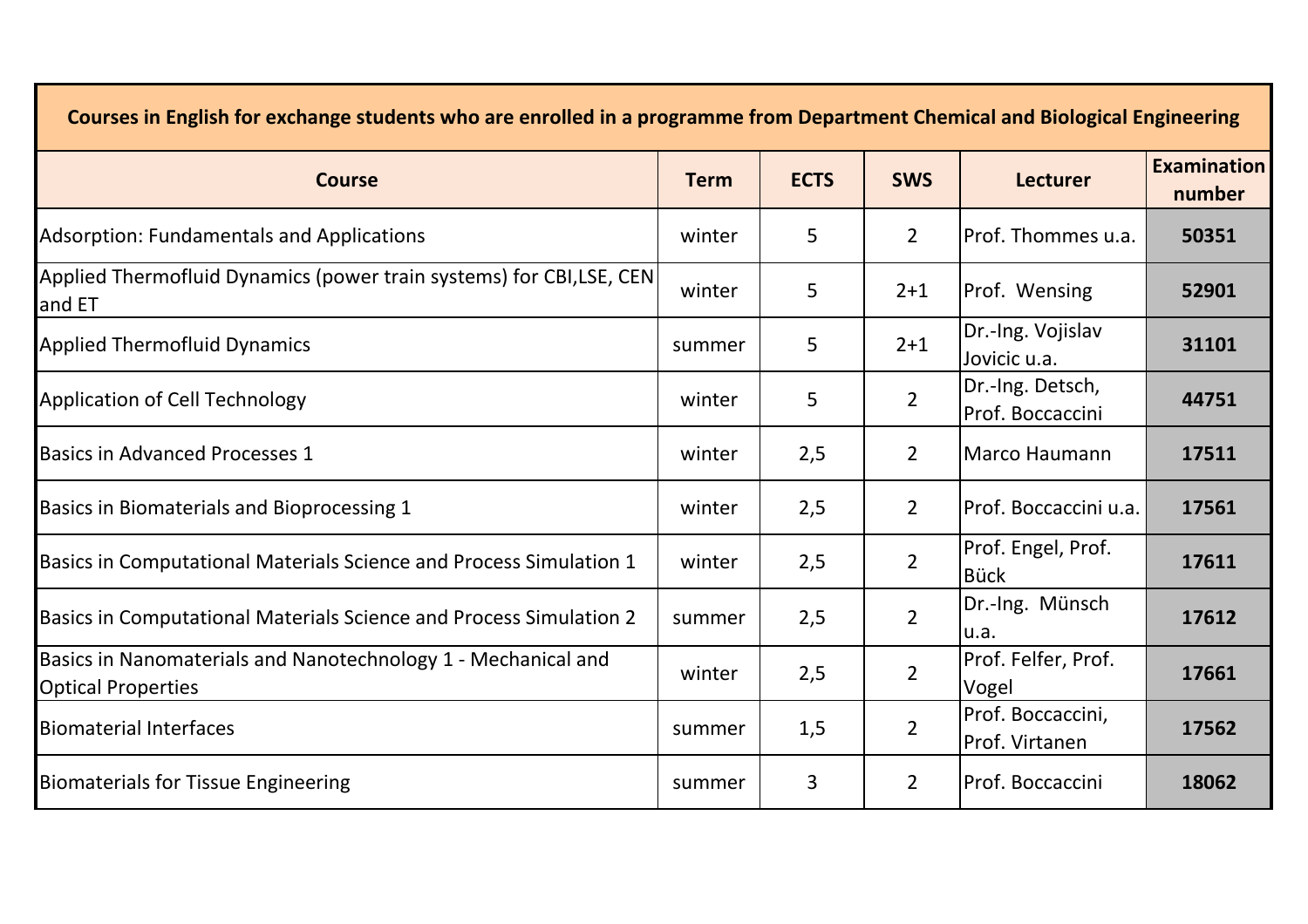| Courses in English for exchange students who are enrolled in a programme from Department Chemical and Biological Engineering |             |                        |                     |                                      |                              |  |
|------------------------------------------------------------------------------------------------------------------------------|-------------|------------------------|---------------------|--------------------------------------|------------------------------|--|
| <b>Course</b>                                                                                                                | <b>Term</b> | <b>ECTS</b>            | <b>SWS</b>          | <b>Lecturer</b>                      | <b>Examination</b><br>number |  |
| <b>Biomimetic Synthesis of Materials</b>                                                                                     | winter      | 1,5                    | $\overline{2}$      | Prof. Wolf                           | 18071                        |  |
| <b>Biocatalytic Energy Systems</b>                                                                                           | summer      | 5                      | $2 + 3$             | Prof. Herkendell                     | 77551                        |  |
| Catalysis                                                                                                                    | winter      | 3,5                    | $\overline{2}$      | Prof. Franken                        | 18022                        |  |
| <b>Chemical Reaction Engineering</b>                                                                                         | winter      | 5                      | 5                   | PD Dr. Haumann,<br>Dr. Wolf          | 17021                        |  |
| <b>Chemical Thermodynamics</b>                                                                                               | winter      | 5                      | $\overline{2}$      | Dr. Mokrushina,<br>Prof. Dr. Thommes | 17161                        |  |
| Clean combustion technologies                                                                                                | summer      | 5 or 7,5<br>(with Lab) | $2+3$ or<br>$2+3+3$ | Prof. Will, F. Bauer,<br>M.Sc        | 51111<br>$(+51102)$          |  |
| Drying Technology (Trocknungstechnik)                                                                                        | winter      | 5 or 7,5<br>(with Lab) | $2+2$ or<br>$2+2+3$ | Prof. Bück                           | 53351<br>$(+53361)$          |  |
| Economics of climate change                                                                                                  | winter      | 5                      | $2+2$               | Prof. Grimm, Hr.<br>Egerer           | 32861                        |  |
| <b>Efficient heat transfer</b>                                                                                               | summer      | 5                      | 5                   | Dr.-Ing. Rausch,<br>Prof. Fröba      | 29111                        |  |
| Electronic Materials (lecture and workshop)                                                                                  | winter      | 5                      | 3                   | Prof. Brabec                         | 17362                        |  |
| <b>Energy Process Technology</b>                                                                                             | summer      | 5                      | $2 + 1$             | Prof. Hornung                        | 42701                        |  |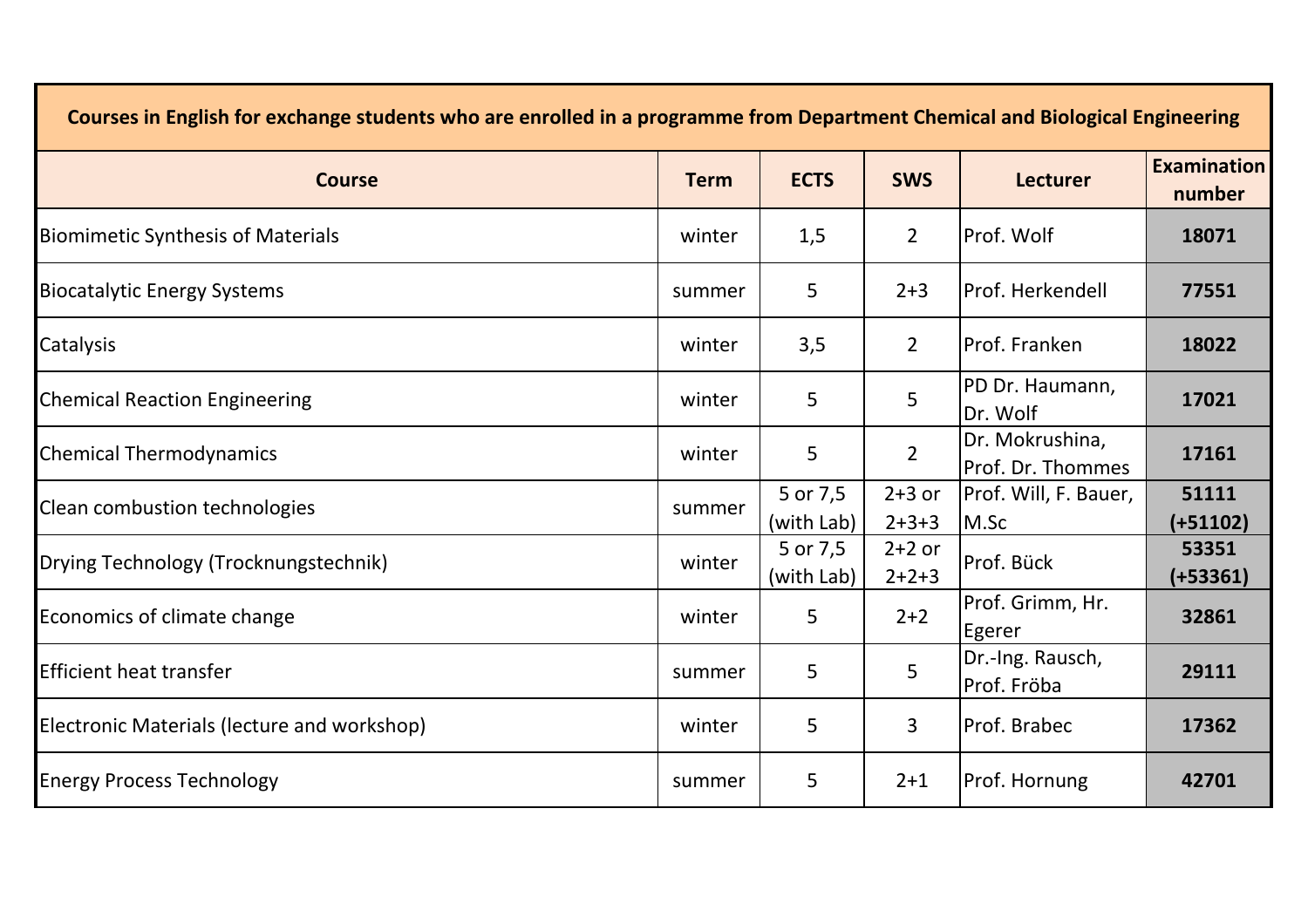| Courses in English for exchange students who are enrolled in a programme from Department Chemical and Biological Engineering |                   |             |                |                                                    |                              |  |
|------------------------------------------------------------------------------------------------------------------------------|-------------------|-------------|----------------|----------------------------------------------------|------------------------------|--|
| <b>Course</b>                                                                                                                | <b>Term</b>       | <b>ECTS</b> | <b>SWS</b>     | <b>Lecturer</b>                                    | <b>Examination</b><br>number |  |
| Environmental Thermodynamics (Umweltthermodynamik)                                                                           | winter            | 5           | $\mathbf{3}$   | Dr. Mokrushina                                     | 54651                        |  |
| Electrochemistry                                                                                                             | summer            | 5           | $2 + 3$        | Prof. Mayrhofer, Hr.<br>Dworschak, Hr.<br>Vasilyev | 27741                        |  |
| <b>Experimental Fluid Mechanics</b>                                                                                          | summer            | 5           | $\mathbf{3}$   | Prof. Wierschem                                    | 29331                        |  |
| <b>Fluid Mechanics</b>                                                                                                       | winter            | 5           | 4              | Dr.-Ing. Münsch                                    | 17111                        |  |
| Foundations of chemical reaction engineering                                                                                 | winter            | 5           | $2+2$          | Prof. Wasserscheid,<br>Dr. Schulz                  | 27711                        |  |
| Fuel cells and electrolysers                                                                                                 | winter            | 5           | 5              | Prof. Thiele                                       | 29181                        |  |
| Fundamentals of electrical engineering                                                                                       | summer            | 5           | $2+2$          | Prof. Müller                                       | 27761                        |  |
| Immobilisation of Cells and Characterisation of Membranes                                                                    | summer            | 3           | $\overline{2}$ | Prof. Freitag (Uni<br>BT)                          | 18061                        |  |
| Interface Engineering and Particle Technology                                                                                | winter/<br>summer | 5           | 4              | Prof. Klupp Taylor                                 | 17061,<br>27731              |  |
| Life cycle assessment                                                                                                        | summer            | 5           | 5              | Prof. Hartmann,<br>Dr.-Ing. Inayat                 | 29121                        |  |
| <b>Materials and Structure</b>                                                                                               | winter            | 5           | $\overline{2}$ | Dr. Johannes Will,<br>Prof. Spiecker               | 17311                        |  |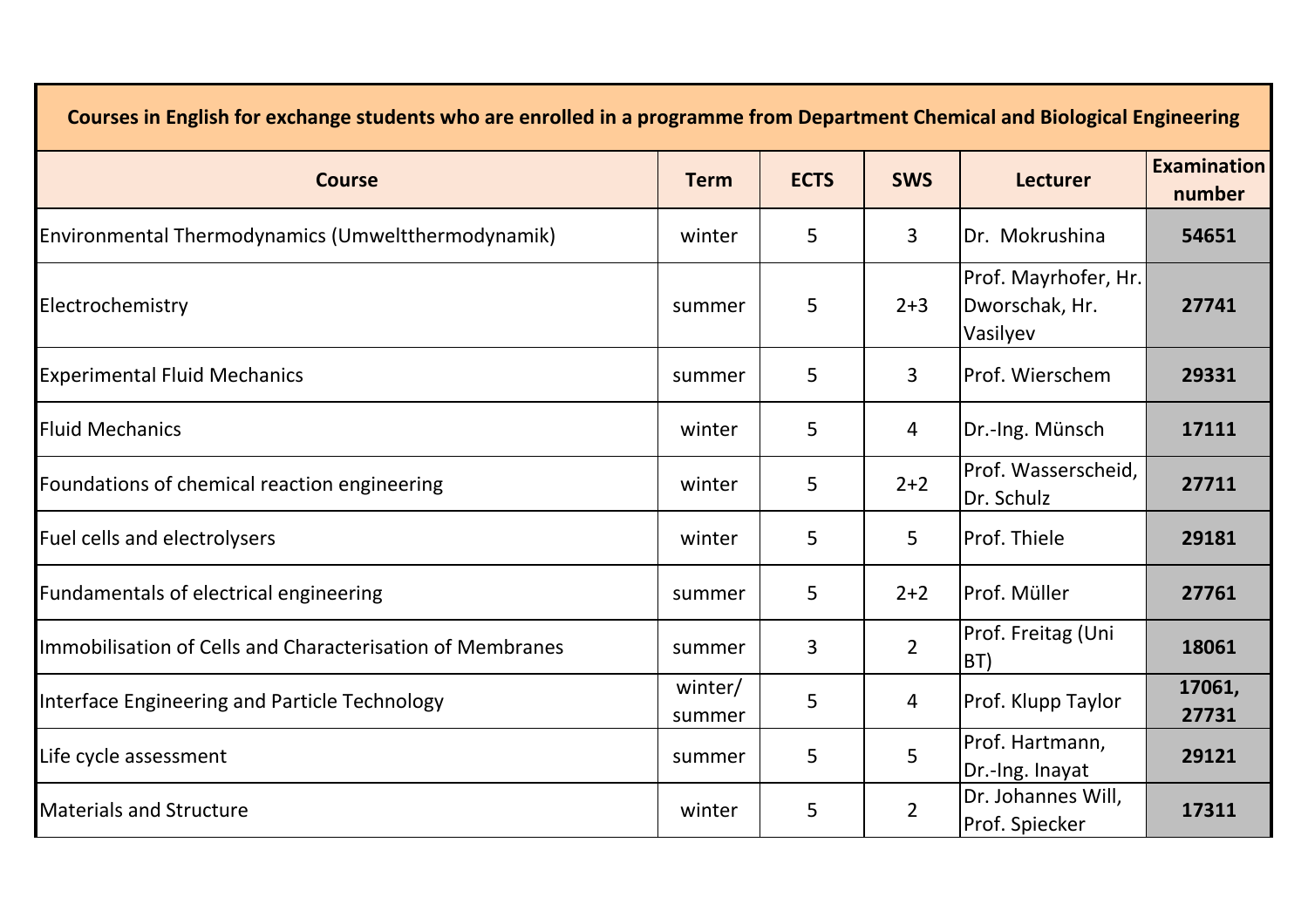| Courses in English for exchange students who are enrolled in a programme from Department Chemical and Biological Engineering |             |                        |                |                                   |                              |  |
|------------------------------------------------------------------------------------------------------------------------------|-------------|------------------------|----------------|-----------------------------------|------------------------------|--|
| <b>Course</b>                                                                                                                | <b>Term</b> | <b>ECTS</b>            | <b>SWS</b>     | <b>Lecturer</b>                   | <b>Examination</b><br>number |  |
| <b>Materials and structure</b>                                                                                               | summer      | 5                      | $\overline{2}$ | Prof. Spiecker,<br>Dr. Will       | 27751                        |  |
| <b>Mathematics for Engineers I</b>                                                                                           | winter      | 7,5                    | $4 + 2$        | <b>IProf. Merz</b>                | 27651                        |  |
| <b>Mathematics for Engineers II</b>                                                                                          | summer      | 7,5                    | $4 + 2$        | Prof. Merz                        | 27671                        |  |
| <b>Mathematics Ifor Engineers III</b>                                                                                        | winter      | 7,5                    | $4 + 2$        |                                   | 27691                        |  |
| Mechanical Properties and Structure of Advanced Materials                                                                    | winter      | 2,5                    | $\overline{2}$ | Prof. Göken,<br>Dr.-Ing. Neumeier | 18171                        |  |
| Medical Biotechnology (Vertiefung Medizinische Biotechnologie)                                                               | summer      | 5 or 7,5<br>(with Lab) | $3$ or $4+3$   | IDr. Vielreicher u.a.             | 43811                        |  |
| <b>Microeconomics</b>                                                                                                        | winter      | 5                      | $2+2$          | lProf. Grimm u.a.                 | 70071                        |  |
| Microfluidics and microfluidic devices                                                                                       | winter      | 5                      | $2 + 3$        | Prof. Thiele                      | 29341                        |  |
| <b>Measurement systems</b>                                                                                                   | winter      | 5                      | $2 + 1$        |                                   | 27781                        |  |
| Nanopolymers (Polymer Nanocomposites)                                                                                        | winter      | 2,5                    | $\mathbf{1}$   | lProf. Altstädt                   | 18173                        |  |
| Nanoscale Surface Characterisation and Structures                                                                            | winter      | 2,5                    | $\overline{2}$ | Dr. Höhlinger                     | 17662                        |  |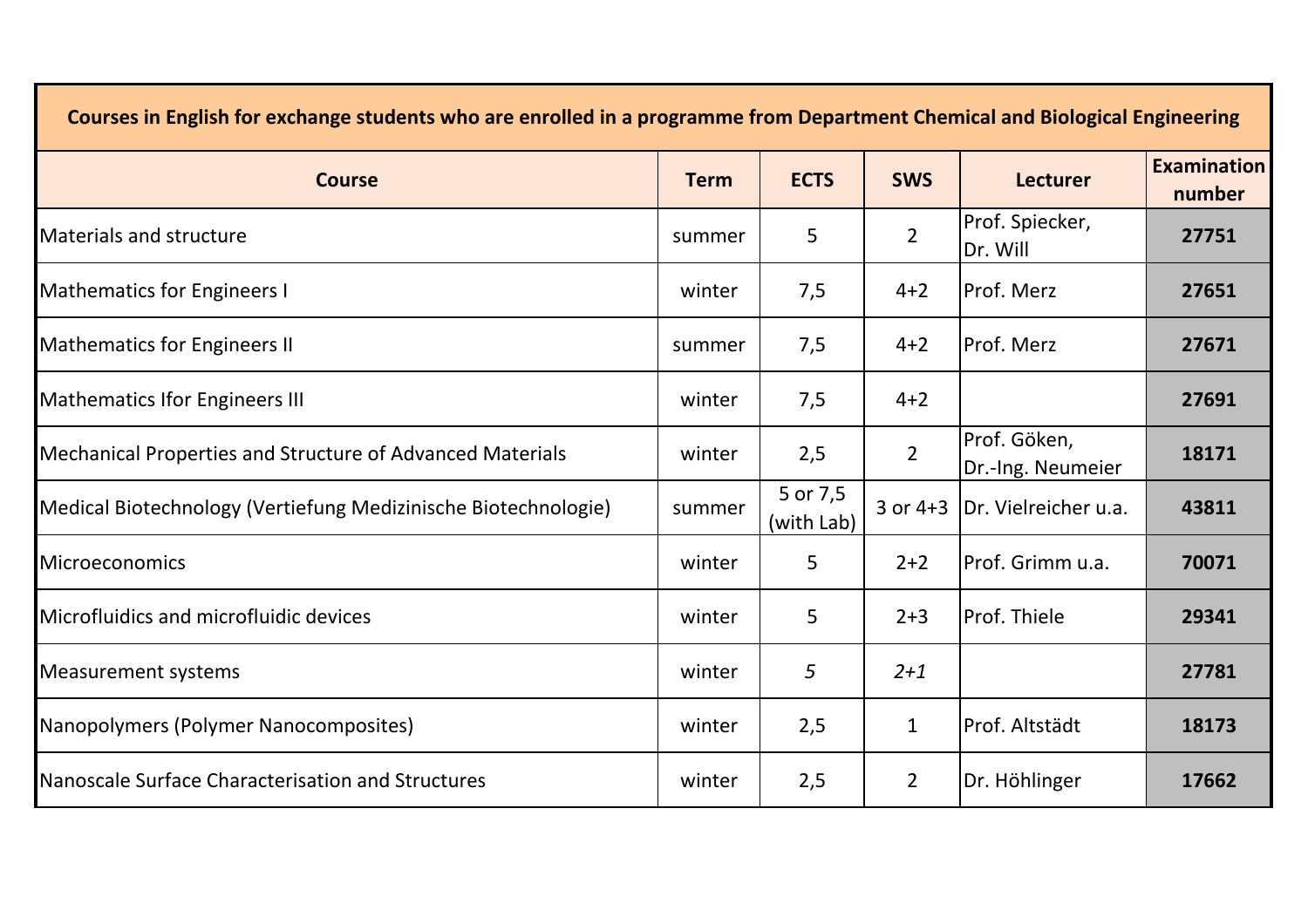| Courses in English for exchange students who are enrolled in a programme from Department Chemical and Biological Engineering |             |                                   |                            |                                        |                              |  |
|------------------------------------------------------------------------------------------------------------------------------|-------------|-----------------------------------|----------------------------|----------------------------------------|------------------------------|--|
| <b>Course</b>                                                                                                                | <b>Term</b> | <b>ECTS</b>                       | <b>SWS</b>                 | <b>Lecturer</b>                        | <b>Examination</b><br>number |  |
| Nanotechnology of Disperse Systems                                                                                           | summer      | 5                                 | 3                          | Prof. Klupp Taylor,<br>Dr. Distaso     | 18161                        |  |
| Numerical Methods in Materials Science - Atomistic Modelling                                                                 | summer      | 3                                 | 4                          | Prof. Bitzek, Dr.-Ing.<br>Duancheng Ma | 18111                        |  |
| Numerical Methods in Particle Technology                                                                                     | summer      | 4,5                               | $\overline{2}$             | <b>Prof. Peukert</b>                   | 18112                        |  |
| Numerical fluid mechanics I (Numerische Methoden der<br>Thermofluiddynamik I)                                                | winter      | 5 or 7,5<br>(with Lab)            | $2$ or $3+3$<br>(with Lab) | Dr.-Ing. Münsch                        | 54871                        |  |
| Numerical Fluid Mechanics II (Numerische Methoden der<br>Thermofludiddynamik II)                                             | summer      | 5 or 7,5<br>(with Lab) (with Lab) | $2$ or $3+1$               | Dr.-Ing. Münsch                        | 54861                        |  |
| <b>Optical Diagnostics in Energy and Process Engineering</b>                                                                 | winter      | 5 or 7,5<br>(with Lab)            | $2+2$ or<br>$2 + 2 + 3$    | Dr.-Ing. Huber, Prof.<br>Will          | 29351<br>(+29501)            |  |
| <b>Optical Technologies in Life Science</b>                                                                                  | winter      | 5                                 | 4                          | Dr. Schürmann                          | 57301                        |  |
| <b>Optimization for Engineers</b>                                                                                            | summer      | 5                                 | $\overline{3}$             | Dr. Hild                               | 40501                        |  |
| Phase Equilibria (Phasengleichgewichte)                                                                                      | summer      | 5                                 | $\overline{3}$             | Dr. Mokrushina                         | 54701                        |  |
| <b>Physics I</b>                                                                                                             | winter      | 5                                 | $3 + 1$                    | Prof. van Eldik                        | 27661                        |  |
| <b>Physics II</b>                                                                                                            | summer      | 5                                 | $3 + 1$                    | Prof. van Eldik                        | 27681                        |  |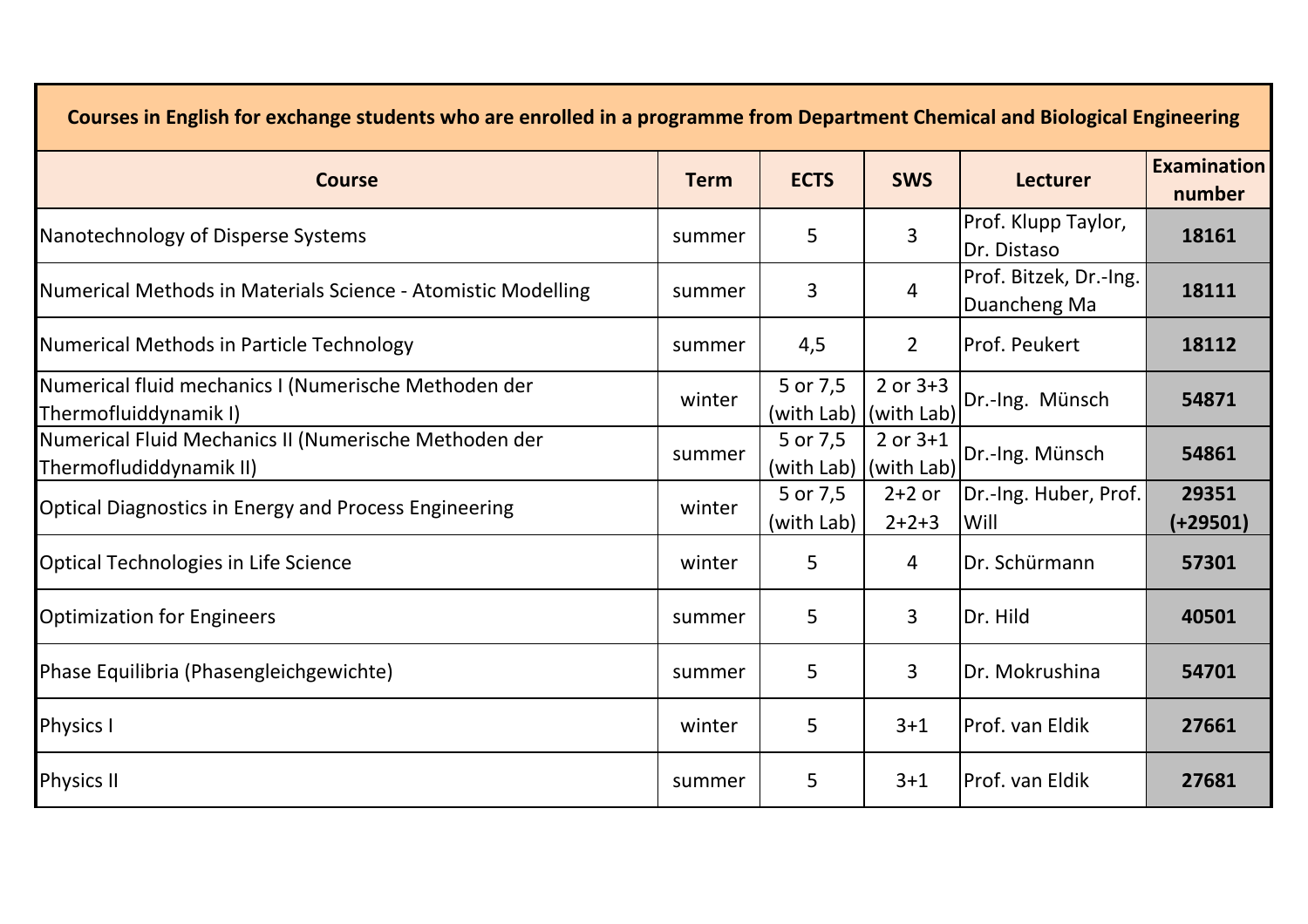| Courses in English for exchange students who are enrolled in a programme from Department Chemical and Biological Engineering |                        |                        |                     |                                    |                              |  |
|------------------------------------------------------------------------------------------------------------------------------|------------------------|------------------------|---------------------|------------------------------------|------------------------------|--|
| <b>Course</b>                                                                                                                | <b>Term</b>            | <b>ECTS</b>            | <b>SWS</b>          | <b>Lecturer</b>                    | <b>Examination</b><br>number |  |
| Phosphors for Light Conversion in Photovoltaic Devices and LEDs                                                              | winter $(+)$<br>lab in | 5 or 7,5<br>(with Lab) | $2+3$ or<br>$2+3+3$ | Prof. Batentschuk                  | 29021<br>$(+29022)$          |  |
| Physics of Turbulence and Turbulence Modelling I                                                                             | summer                 | 5                      | 3                   | Prof. Jovanovic                    | 52101                        |  |
| Physics of Turbulence and Turbulence Modelling II                                                                            | winter                 | 5                      | $\overline{3}$      | Prof. Jovanovic                    | 52201                        |  |
| <b>Polymer Materials</b>                                                                                                     | winter                 | 5                      | $\overline{2}$      | Prof. Schubert, Prof.<br>Vogel     | 17261                        |  |
| Polymer science and processing                                                                                               | winter                 | 5                      | $2+2$               | Prof. Vogel                        | 53751                        |  |
| Polymerwerkstoffe in der Medizin/Polymeric Materials in Medicine                                                             | winter                 | 3                      | $\overline{2}$      | Dr.-Ing. Kaschta                   | 18073                        |  |
| Porous Materials: Preparation principles, production processes and<br>spectroscopic characterization                         | winter                 | 5                      | $2 + 3$             | Dr. Inayat, Prof.<br>Hartmann      | 18172                        |  |
| <b>Process Control and Plant Safety</b>                                                                                      | summer                 | 5 or 7,5<br>(with Lab) | $2+3$ or<br>$2+3+3$ | Prof. Bück                         | 29011<br>(+29012)            |  |
| <b>Process simulation</b>                                                                                                    | summer                 | 5 or 7,5<br>(with Lab) | $2+1$ or<br>$2+1+3$ | Dr. Preuster                       | 29001<br>$(+29002)$          |  |
| Process systems dynamics 2                                                                                                   | summer                 | 5                      | $2 + 3$             | Prof. Bück                         | 849343                       |  |
| <b>Process Technologies</b>                                                                                                  | summer                 | 5                      | 3                   | Prof. Hartmann,<br>Prof. Kaspereit | 18021                        |  |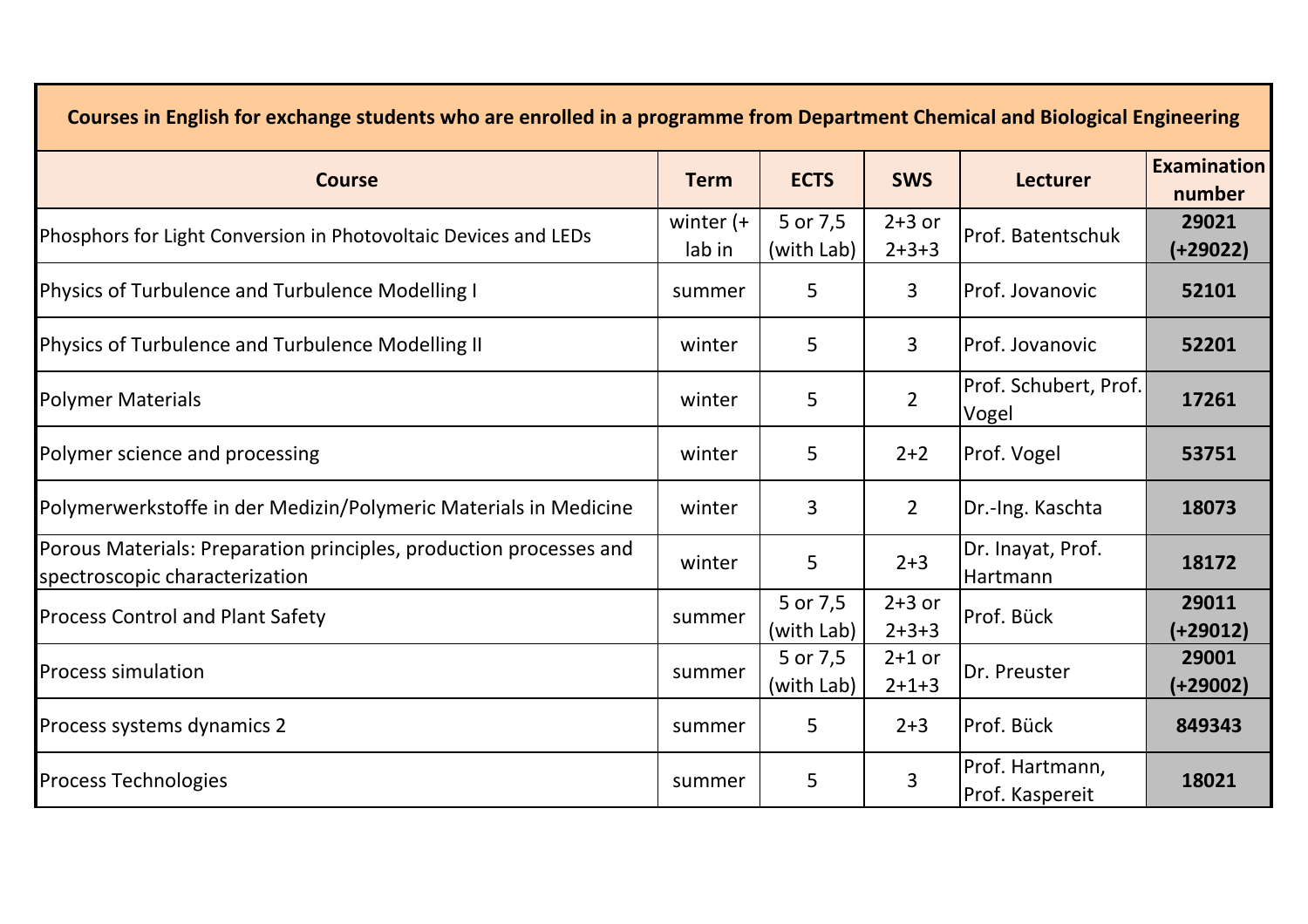| Courses in English for exchange students who are enrolled in a programme from Department Chemical and Biological Engineering |             |                        |                      |                                 |                              |  |
|------------------------------------------------------------------------------------------------------------------------------|-------------|------------------------|----------------------|---------------------------------|------------------------------|--|
| <b>Course</b>                                                                                                                | <b>Term</b> | <b>ECTS</b>            | <b>SWS</b>           | <b>Lecturer</b>                 | <b>Examination</b><br>number |  |
| Pumps and turbines                                                                                                           | winter      | 5                      | $2 + 3$              | lProf. Becker                   | 29201                        |  |
| Renewable energies                                                                                                           | winter      | 5                      | $2+2$                | lProf. Herkendell               | 27721                        |  |
| Renewable thermal power plants                                                                                               | winter      | 5                      | $2 + 3$              | Prof. Wensing                   | 29211                        |  |
| Self-organization processes                                                                                                  | summer      | 5                      | $2 + 3$              | Prof. Engel u.a.                | 29361                        |  |
| Scientific computing in engineering                                                                                          | winter      | 5                      | $2+2$                | <b>Prof. Harting</b>            | 29321                        |  |
| Thermodynamics heat and mass transfer                                                                                        | winter      | 7,5                    | $4 + 2$              |                                 | 27771                        |  |
| <b>Thermodynamics and Mechanics of Materials</b>                                                                             | winter      | 5                      | $\overline{2}$       | Prof. Bitzek, Prof.<br>Virtanen | 17221                        |  |
| Thermophysical Properties of Working Materials in Process and<br><b>Energy Engineering</b>                                   | summer      | 5 or 7,5<br>(with Lab) | 4 or<br>$4 + 3 + 1$  | Dr.-Ing. Koller u.a.            | 49701<br>(+49702)            |  |
| Thin-film processing                                                                                                         | winter      | 7 or 7,5<br>(with Lab) | $2+3$ or<br>$2+3+3$  | Prof. Bück u.a.                 | 29051<br>(+29052)            |  |
| Thin films: processing, characterization and functionalities                                                                 | summer      | $\mathbf{1}$           | $\mathbf{1}$         | Dr. Egelhaaf                    | 18013                        |  |
| Active project                                                                                                               | winter      | 5                      | $1+1+3$<br>(Seminar) |                                 | 27931                        |  |